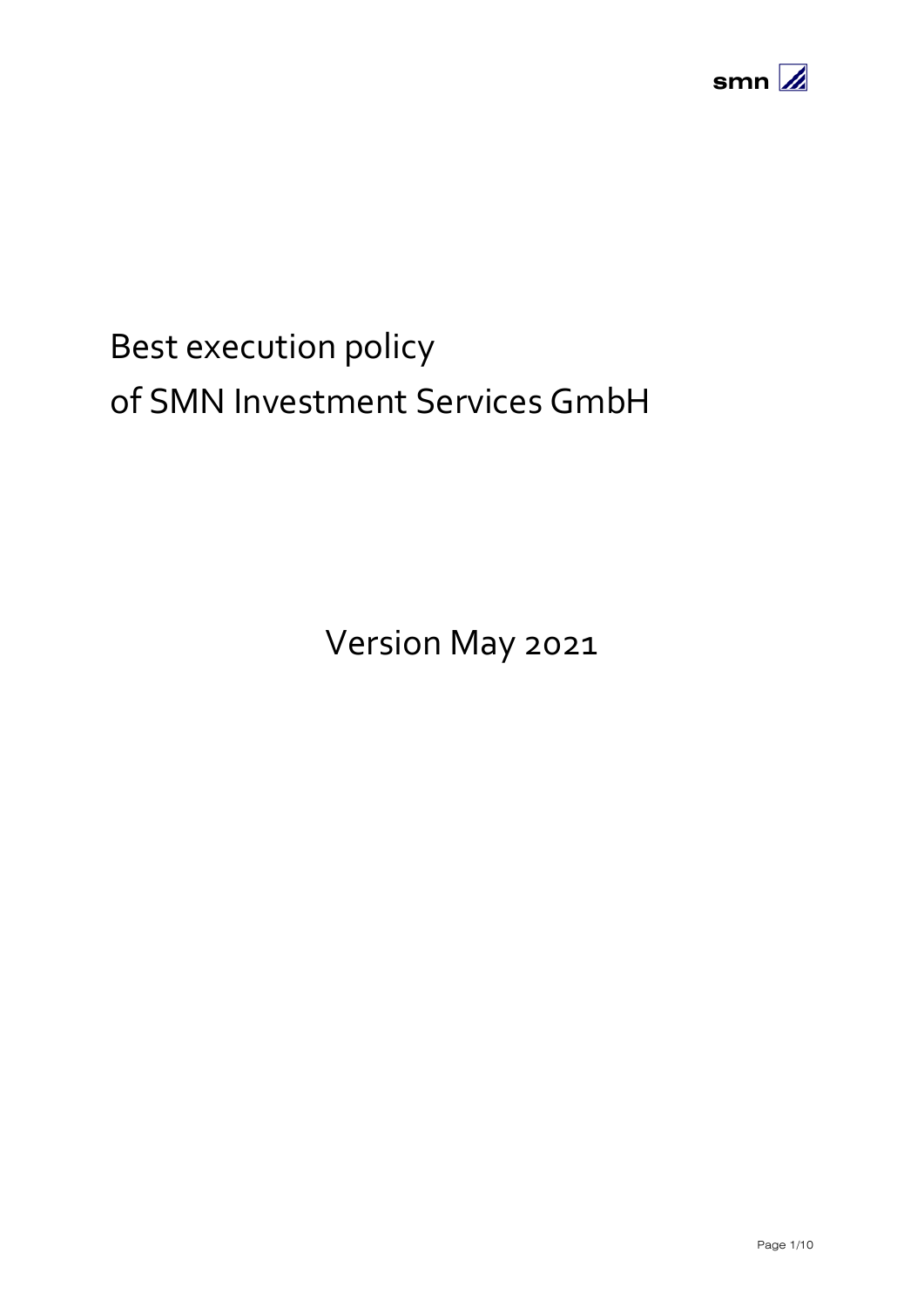

# **Contents**

| А.       |  |
|----------|--|
| A.1.     |  |
| A.2.     |  |
| A.3.     |  |
| A.4.     |  |
| A.4.1.   |  |
| A.4.2.   |  |
| A.4.2.1. |  |
| A.4.2.2. |  |
| A.5.     |  |
| A.5.1.   |  |
| A.5.2.   |  |
| A.5.3.   |  |
| A.5.4.   |  |
| A.5.5.   |  |
| A.6.     |  |
|          |  |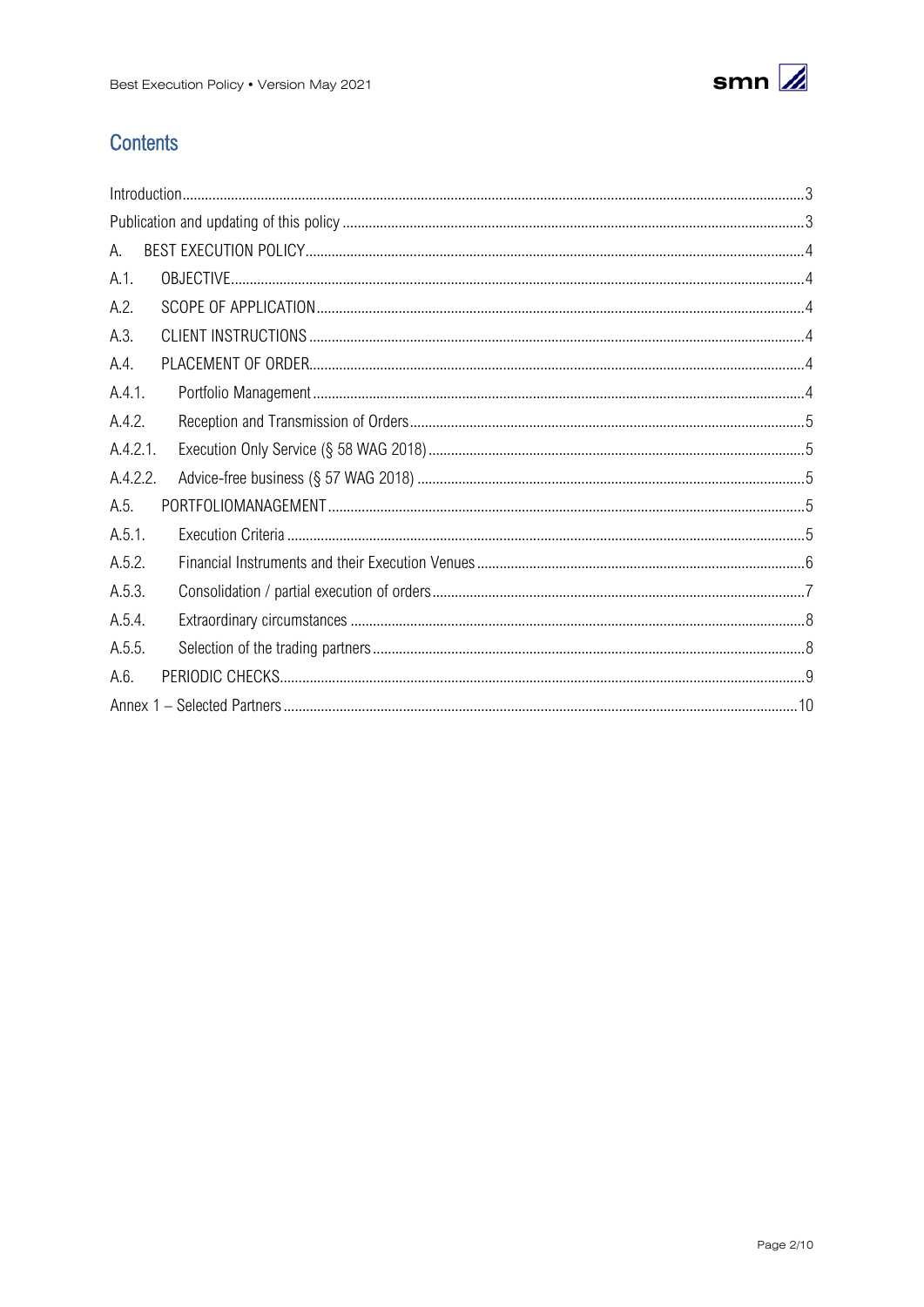

## <span id="page-2-0"></span>**Introduction**

SMN Investment Services GmbH ("SMN") has been appointed as either the Alternative Investment Fund Manager ("AIFM") of Alternative Investment Funds ("AIF") *(acc. to Art 4 Para 1 Alternative Investment Fund Manager Act – "AIFMG")* or as an investment manager of individual portfolios *(acc. to Art 4 Para 4 no. 1 AIMFG)*, if any. Furthermore, SMN provides within the scope of its license the ancillary investment service of reception and transmission of orders in relation to one or more financial instruments *(acc. to Art 4 Para 4 no. 2 lit c) AIFMG)*.

Pursuant to the requirements of the delegated regulation (EU) No 231/2013 of the Commission ("EU-AIFM-VO"), SMN has established this Best Execution Policy, wherein the provisions of Articles 27 et seq. EU AIFM VO contain provisions for best execution of trading decisions for the funds<sup>[1](#page-2-2)</sup> managed (portfolio management). For the extended scope of the licence, the provisions of Articles 62 - 64 Securities Supervision Act 2018 (WAG 2018) apply in addition.

## <span id="page-2-1"></span>Publication and updating of this policy

The present policy of SMN is published via the internet on our website [http://www.smn.at.](http://www.smn.at/)

<span id="page-2-2"></span><sup>&</sup>lt;sup>1</sup> AIF, UCITS and/or Managed Accounts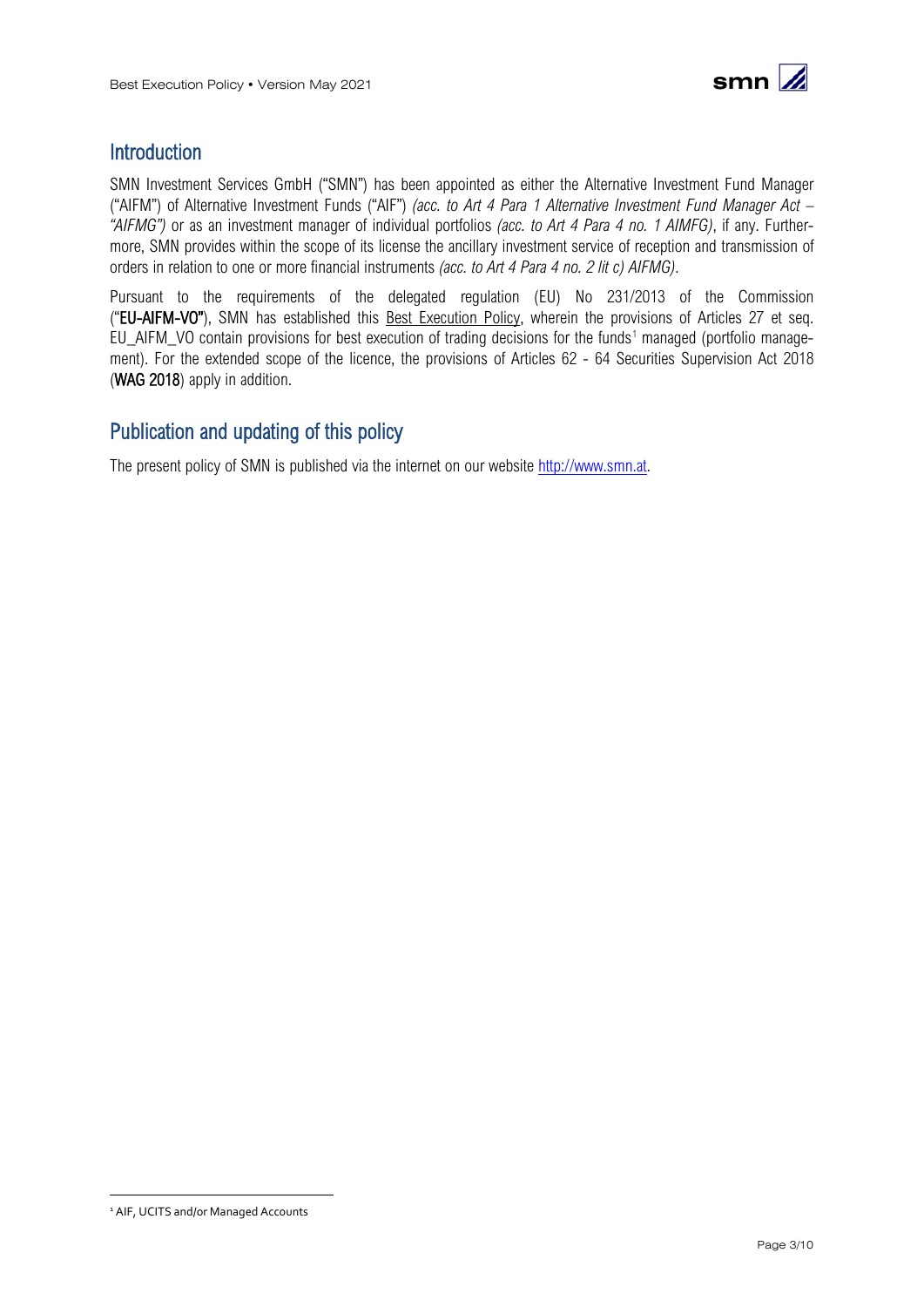

# <span id="page-3-0"></span>A. BEST EXECUTION POLICY

## <span id="page-3-1"></span>A.1. OBJECTIVE

The objective of this Best Execution Policy is to achieve on a constant basis best possible trading results in the interest of the customer (see definition under A.2 below). The basic objective common to the provisions is

- to execute trading decisions in a manner as to achieve an overall result of the individual transactions which is as good as possible in view of the specific circumstances applicable;
- SMN's selection of the broker for handling the transactions in course of portfolio management for the funds managed is to meet objective criteria and safeguard exclusively the interests of investors and integrity of the market with the care of proper and diligent management;
- that SMN acts in the best interest of the funds managed by it, when in the course of portfolio management executing or causing execution trading decisions.

Upon request, SMN shall evidence (if practicable) that all relevant orders have been executed in accordance with this Best Execution Policy.

## <span id="page-3-2"></span>A.2. SCOPE OF APPLICATION

In connection with this policy a client shall be deemed as a **client of SMN** placing an order with SMN for purchase or sale in connection with a financial instrument offered by SMN, as well as all mutual funds or managed accounts and respectively management company / investment company handled within the scope of portfolio management.

The Best Execution Policy shall apply ...

• when executing trading decisions on behalf of the funds managed within the scope of portfolio management.

The best execution policy shall not apply

- when executing orders (reception and transmission) for purchase or sale of domestic investments funds, as well as foreign investment funds for which public distribution in Austria is admissible, but the issuing and redemption of shares is effected directly via the respective custodian bank<sup>[2](#page-3-6)</sup>;
- for eligible counterparties

## <span id="page-3-3"></span>A.3. CLIENT INSTRUCTIONS

Clients may issue explicit instructions to SMN for execution of individual transactions or in general. Such instructions can result in deviation from this Best Execution Policy and SMN may therefore in the given case not achieve the best possible result for the customer. In the case of explicit instructions issued by a client SMN is exempted from compliance with the Best Execution Policy, the instructions from the client shall always prevail.

## <span id="page-3-4"></span>A.4. PLACEMENT OF ORDER

SMN doesn't execute orders by itself as such service requires a banking license but it rather transmits them for execution. The transmission applies either when providing portfolio management services or for reception and transmission of orders in relation to one or more financial instruments.

#### A.4.1. Portfolio Management

<span id="page-3-5"></span>SMN instructs trading decisions made on behalf of the portfolio management to place orders for purchase or sale of different financial instruments on an account and in the name of the investment funds of selected trading partners (see Annex 1). Trading partners execute orders for particular investment funds or conclude transactions directly with it.

<span id="page-3-6"></span><sup>2</sup> Acc. § 62 (2) WAG 2018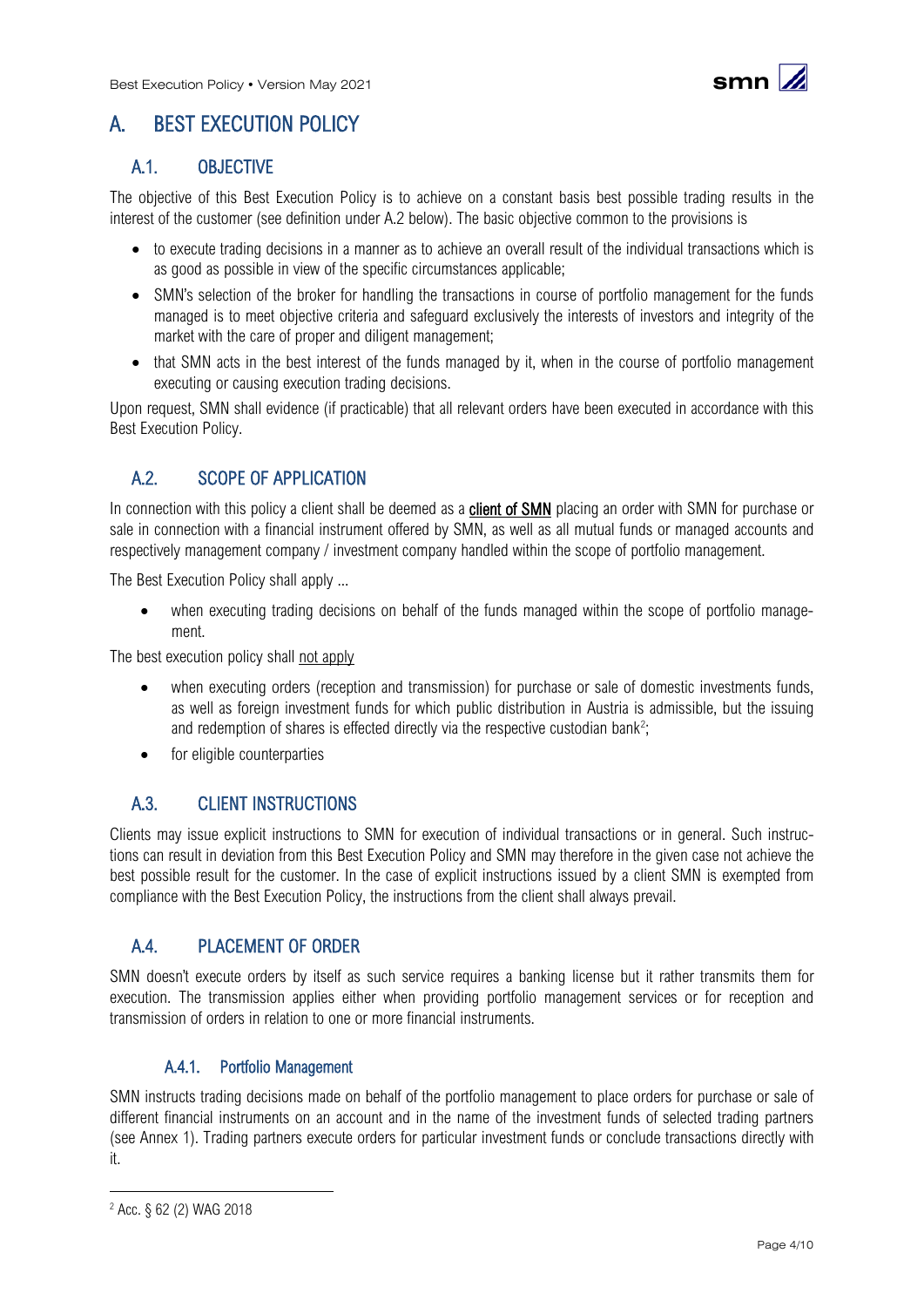



#### A.4.2. Reception and Transmission of Orders

<span id="page-4-0"></span>(Potential) investors may instructs orders via SMN for subscription or redemption of SMN's offered financial instruments (usually shares of investment funds (AIF / UCITS shares)) to forward them to the depository bank. Such orders may be instructed during normal working hours personally in SMN´s premises or by post or fax. In the case of shares of investment funds, the cut-off times as defined in the prospectus of the respective investment fund shall be considered for this purpose.

It must be noted that these transactions are not subject to the provisions of best execution (see chapter A.2).

On the basis of the pre-dominant institutional customer structure of SMN, SMN provides the investment service of 'reception and transmission of non-complex financial instruments' basically as execution only service according to Art. 58 WAG 2018. In exceptional cases, the services offered by SMN are also provided for retail customers.

#### <span id="page-4-1"></span>Regardless of the service provided, the decision to subscribe or redeem is solely with the customer.

#### A.4.2.1. Execution Only Service (§ 58 WAG 2018)

The transmission of orders is usually provided by instruction of institutional clients. The obtaining of customerrelated information in the course of an acceptance and suitability tests (e.g. knowledge and experience of the clients in the investment field) are not required. A subscription or redemption of financial instruments is at customer's own risk.

#### A.4.2.2. Advice-free business (§ 57 WAG 2018)

<span id="page-4-2"></span>Subscriptions or redemptions not accepted as execution only service according to Art. 58 WAG 2018, are transferred to an advise-free business according to Art. 57 WAG 2018. In contrast to the operation according to Art. 58 WAG 2018 – the obtaining of customer-related information regarding their experience and knowledge in regard to investments should be performed in order to assess if the client is able to understand the related risks of the services or financial instruments due to his experience and knowledge. A verification of the financial risk-capacity on behalf of the financially circumstances, as well as the investment objectives, are not required.

## <span id="page-4-3"></span>A.5. PORTFOLIOMANAGEMENT

In the scope of portfolio management several criteria have to be considered that are differentiated on trading partner level by the respective product and financial instrument used. In doing so, SMN will not provide individual portfolio management for retail clients.

#### A.5.1. Execution Criteria

<span id="page-4-4"></span>In order to achieve best possible results for clients on a permanent basis, the following criteria are in particular considered:

- market price
- costs
- type and scope of the order
- probability of execution and settlement
- speed
- other relevant aspects

This is not an exhaustive list of execution criteria. Depending on the type of the order, also a number of further qualitative factors may be relevant for the decision on the execution an order. Depending on the characteristic of the transaction:

- client and its classification (Retail client, Professional client):
- financial instruments ordered:
- execution venues to which the order may be forwarded;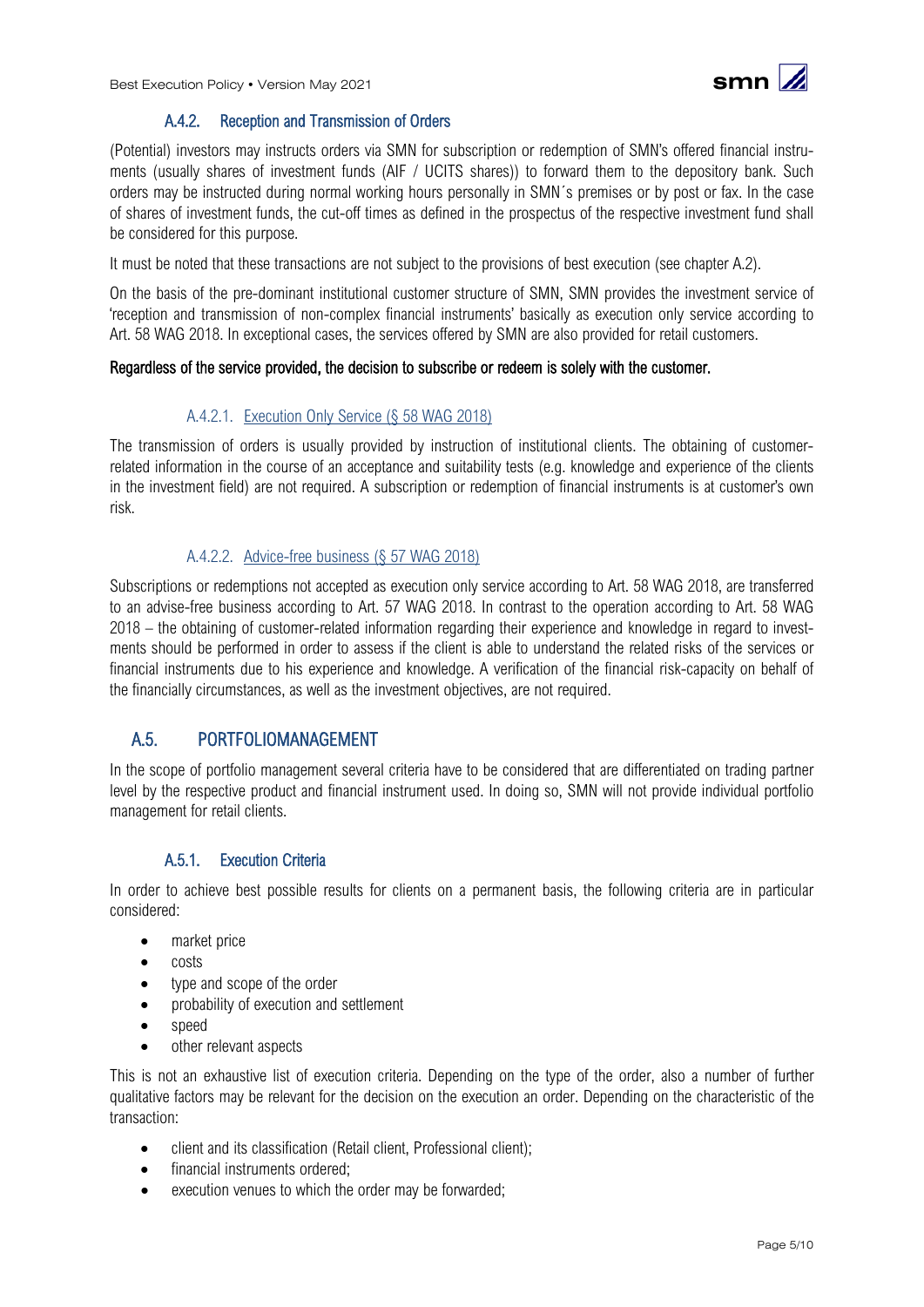

<span id="page-5-0"></span>The relevant criteria may differ in their weighting.

#### A.5.2. Financial Instruments and their Execution Venues

The selection of the execution venue by a trading partner is directly influenced by the nature of the underlying financial instruments. In the course of the portfolio management for the investment funds SMN currently places orders for the following product classes:

| <b>Product class</b>   | <b>Exchange traded derivatives (Futures contracts)</b>                                                                                                                                                                                                                                                                                                   |  |  |  |
|------------------------|----------------------------------------------------------------------------------------------------------------------------------------------------------------------------------------------------------------------------------------------------------------------------------------------------------------------------------------------------------|--|--|--|
| Order placing          | electronically                                                                                                                                                                                                                                                                                                                                           |  |  |  |
| <b>Execution venue</b> | It should be noted, that generally one and the same futures contract cannot be traded on several<br>futures exchanges. In this case the choice for an execution venue is invalid.                                                                                                                                                                        |  |  |  |
| Relevant criteria      | 1.<br>Liquidity<br>2. Market access<br>3. Quality of the broker<br>Transaction costs / Expenses<br>4.                                                                                                                                                                                                                                                    |  |  |  |
| <b>Product class</b>   | Off-exchange traded derivatives (OTC <sup>3</sup> derivatives)                                                                                                                                                                                                                                                                                           |  |  |  |
| Order placing          | electronically                                                                                                                                                                                                                                                                                                                                           |  |  |  |
| <b>Execution venue</b> | OTC Derivates are settled over trading partners. The question of the execution venue is relative-<br>ly low, because the transactions can only be concluded with a chosen counterparty due to their<br>individual feature.                                                                                                                               |  |  |  |
|                        | $EX OTCs$ (FX = Foreign Exchange Transactions) are mainly concluded with trading partners; the<br>market conformity check is reviewed by means of comparably market rates                                                                                                                                                                                |  |  |  |
| Relevant criteria      | 1. Quality of the broker<br>2. Probability of execution and settlement<br>3. Speed                                                                                                                                                                                                                                                                       |  |  |  |
| <b>Product class</b>   | <b>Bonds</b>                                                                                                                                                                                                                                                                                                                                             |  |  |  |
| Order placing          | electronically                                                                                                                                                                                                                                                                                                                                           |  |  |  |
| <b>Execution venue</b> | For this type of instruments transactions are made as a rule through or with brokers or through<br>trading platforms.                                                                                                                                                                                                                                    |  |  |  |
| Relevant criteria      | 1. Market price<br>2. Liquidity<br>3. Quality of the broker<br>Probability of allocation (for new issues)<br>4.                                                                                                                                                                                                                                          |  |  |  |
| <b>Product class</b>   | <b>Stocks</b>                                                                                                                                                                                                                                                                                                                                            |  |  |  |
| Order placing          | electronically                                                                                                                                                                                                                                                                                                                                           |  |  |  |
| <b>Execution venue</b> | As a rule, a broker is given instructions to execute the orders at the home country stock<br>exchange of the respective security because that is where most liquidity is usually available. If<br>this is not possible, endeavours are made to execute the transaction at the trading place with<br>the highest liquidity on the respective trading day. |  |  |  |
| Relevant criteria      | Market price<br>1.<br>Liquidity<br>2.<br>Quality of the broker<br>3.                                                                                                                                                                                                                                                                                     |  |  |  |

<span id="page-5-1"></span><sup>3</sup> Over the counter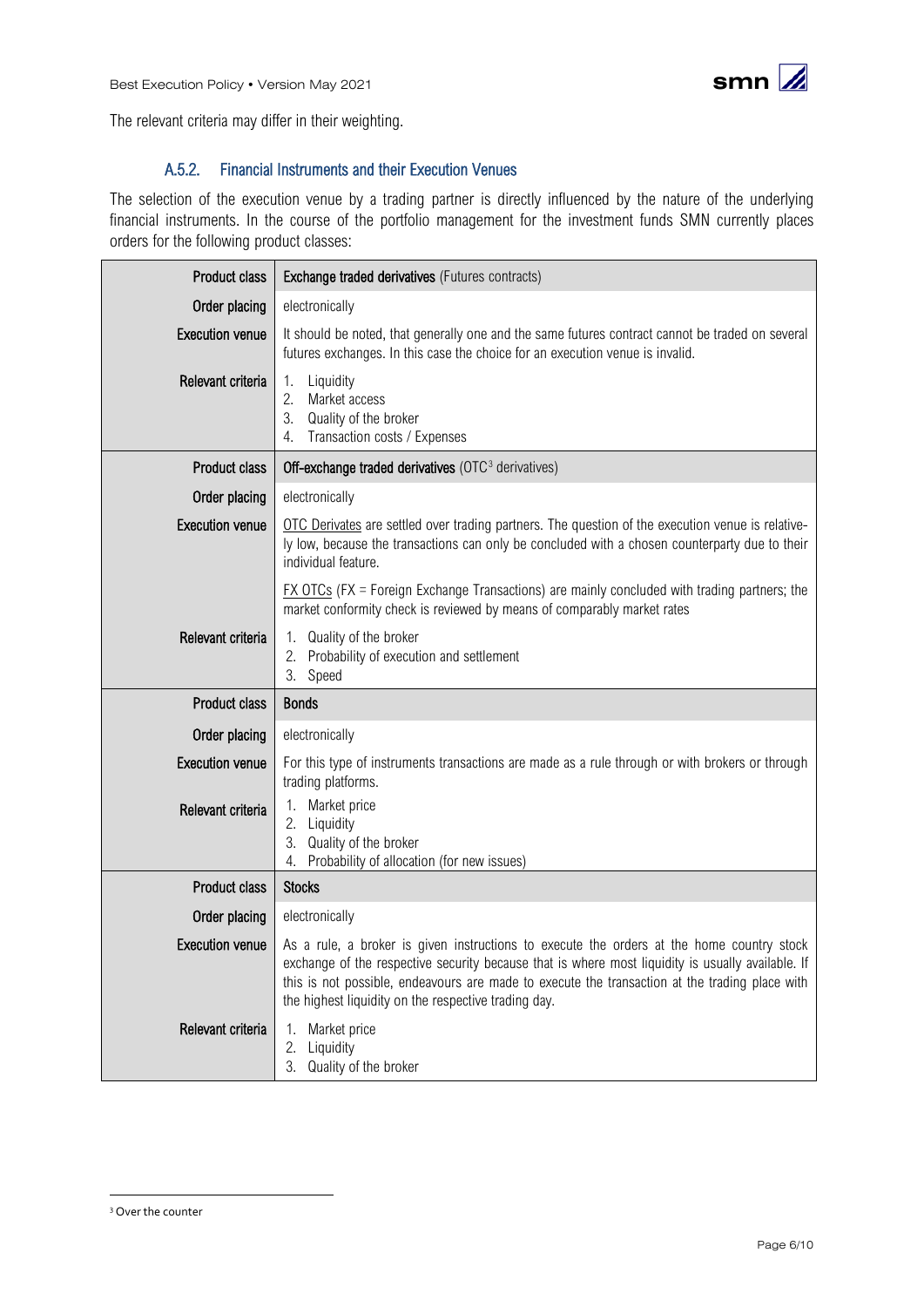

| Product class '        | Investment funds                                                                          |  |  |  |
|------------------------|-------------------------------------------------------------------------------------------|--|--|--|
| Order placing          | electronically                                                                            |  |  |  |
| <b>Execution venue</b> | Usually transactions will be settled through the depositary bank of the investment funds. |  |  |  |
| Relevant criteria      | Market price<br>1.<br>Market access<br>Transactions costs / Expenses<br>3.                |  |  |  |

#### A.5.3. Consolidation / partial execution of orders

<span id="page-6-0"></span>Within portfolio management, SMN's trading orders may be merged with orders of other clients of SMN at the trading partner (broker). In this case, the trading partner is informed beforehand how the combined order for the individual accounts (SMN clients) is composed. The executed order is allocated in such way that the orders for the individual accounts are executed (pro rata) at the average price ("even distribution").

If partial executions occur, the contracts are assigned to an odd number on the basis of the "rotation of accounts" method. A fixed, consecutive number is assigned to each customer (e.g. client  $A = 1$ , client  $B = 2$ , client  $C = 3$ ), as well as all days of the year except Saturdays and Sundays rolling according the assigned numbers of each customer getting numbered consecutively and in the case of partial executions or an odd number of contracts (if this is a problem related to the number of customers) allocated according to the following logic:

|           | Allocation $\rightarrow$ |          |          |          |
|-----------|--------------------------|----------|----------|----------|
| <b>W#</b> | Client #                 | Client # | Client # | Client # |
|           |                          | っ        |          | !4.      |
|           |                          |          | [4]      |          |
|           |                          | 4.       |          |          |
|           | [4]                      |          |          |          |
|           |                          | า        |          | !4.      |
| $\cdots$  | $\cdots$                 | $\cdots$ | $\cdots$ | $\cdots$ |

*This procedure is applicable to any number of clients.*

The application of this approach is illustrated below by means of a concrete example. If, on a business-level trading day (including all clients acting on behalf of that market), fewer contracts were executed than instructed, the process of allocating the received contracts (lots) will be conducted according to the procedure described above.

Orders passed on to the broker at the beginning of the trading day:

| Client       | Market         | Delivery month     | Order<br>size |
|--------------|----------------|--------------------|---------------|
| Client $# 1$ | Soybeans-SAFEX | 2017-12            | 16            |
| Client $# 2$ | Soybeans-SAFEX | 2017-12            | 29            |
| Client $# 3$ | Soybeans-SAFEX | 2017-12            | 83            |
|              |                | <b>Total order</b> | 128           |

Orders executed by the broker at the end of the trading day:

| Client       | Market         | Delivery month          | Order<br>size |
|--------------|----------------|-------------------------|---------------|
| Client $# 1$ | Soybeans-SAFEX | 2017-12                 | 16            |
| Client $# 2$ | Soybeans-SAFEX | 2017-12                 | 29            |
| Client # 3   | Soybeans-SAFEX | 2017-12                 | 8३            |
|              |                | <b>Total order</b>      | 128           |
|              |                | <b>Total allocation</b> | 94            |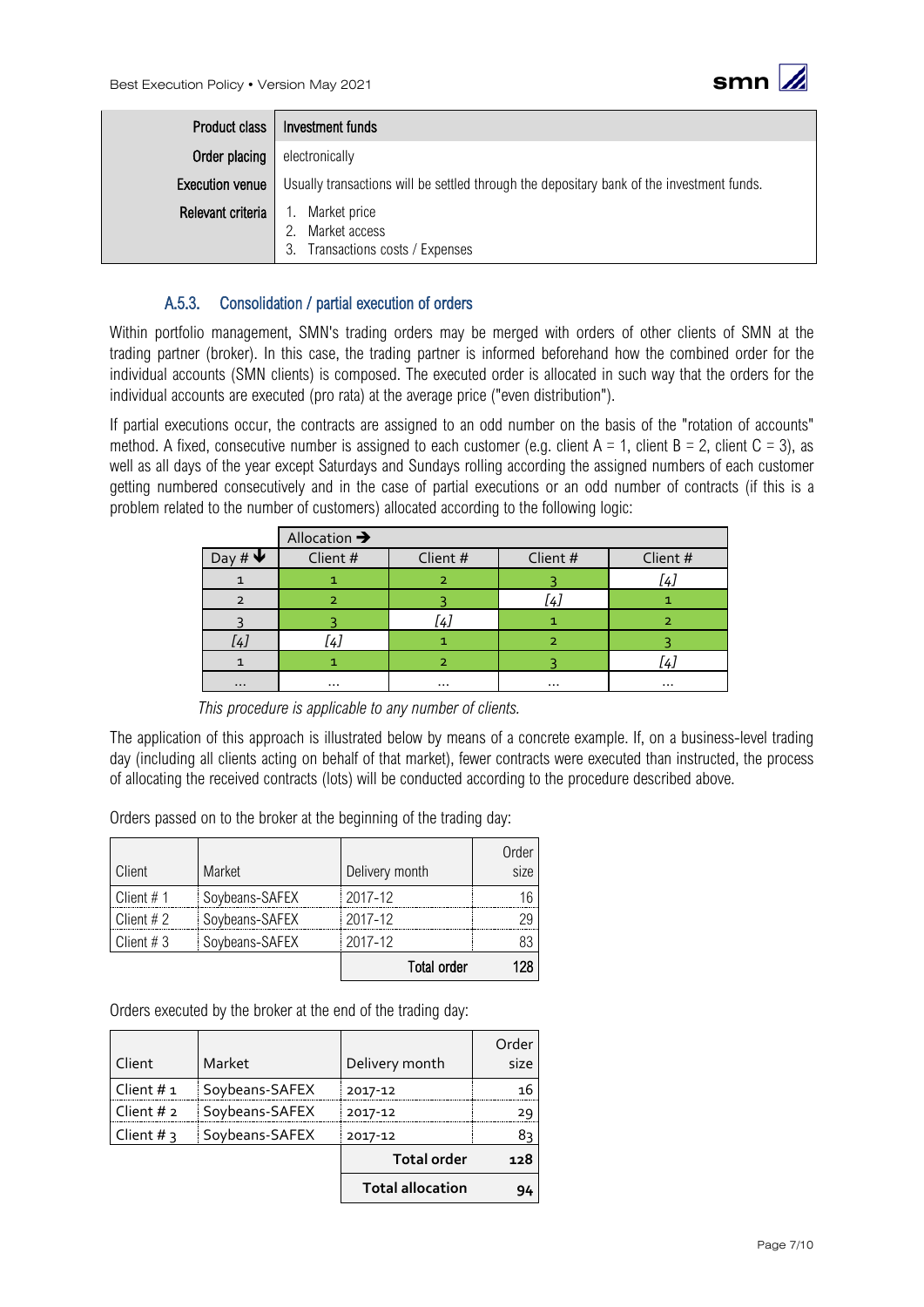

- Step 1: Determination of the execution rate: 128 / 94 = **73.4%**
- Step 2: Equal allocation with rounded orders (only whole lots can be traded) for all relevant clients based on the execution rate.

| Client       | Market         | Delivery month          | Order<br>size | Rate  | theoretical<br>Allocation | rounded<br>Allocation |
|--------------|----------------|-------------------------|---------------|-------|---------------------------|-----------------------|
| Client $# 1$ | Soybeans-SAFEX | 2017-12                 | 16            | 73.4% | 11.75                     |                       |
| Client $#2$  | Soybeans-SAFEX | 2017-12                 | 29            | 73.4% | 21.30                     |                       |
| Client $#3$  | Soybeans-SAFEX | 2017-12                 | 83            | 73.4% | 60.95                     | 60                    |
|              |                | <b>Total order</b>      | 128           |       |                           |                       |
|              |                | <b>Total allocation</b> | 94            |       | 94                        |                       |

Step 3: Determination of the daily order of the clients according to the previously explained rotation principle.

|                 |              | Allocation D |          |          |          |
|-----------------|--------------|--------------|----------|----------|----------|
|                 | Day $# \Box$ | Client #     | Client # | Client # | Client # |
|                 |              |              |          |          |          |
|                 |              |              |          |          |          |
| <b>Dcurrent</b> |              |              |          |          |          |
|                 |              |              |          |          |          |
|                 |              |              |          |          | 4        |
|                 | $\cdots$     | $\cdots$     | $\cdots$ | $\cdots$ | $\cdots$ |

Step 4: Rolling division of the remaining (94 - 92 = 2 lots) order starting with the Client # 3, then with the next one in the row (in this case Client # 1), etc., until all lots have been allocated.

| Client $#2$  | Soybeans-SAFEX | 2017-12<br><b>Total order</b> | 29<br>128     |                |                           |                       |    |                     |
|--------------|----------------|-------------------------------|---------------|----------------|---------------------------|-----------------------|----|---------------------|
| Client # $1$ | Soybeans-SAFEX | $2017 - 12$                   | 16            | 73.4%<br>73.4% | 11.75<br>21.30            | $\bigcap$             |    | $\Omega$            |
| Client $#3$  | Soybeans-SAFEX | 2017-12                       | 83            | 73.4%          | 60.95                     | 60                    |    | 61                  |
| Client       | Market         | Delivery month                | Order<br>size | Rate           | theoretical<br>Allocation | rounded<br>Allocation | П. | final<br>Allocation |

#### A.5.4. Extraordinary circumstances

<span id="page-7-0"></span>In the case of extraordinary circumstances (e.g. interruption of technical connection with particular execution venues, increased volatility on particular execution venues, liquidity bottlenecks, etc.) SMN may be forced to deviate from the principles established in the Best Execution Policy hereunder. Nevertheless, SMN will also endeavour best execution in the interest of customers in such cases.

#### A.5.5. Selection of the trading partners

<span id="page-7-1"></span>Whenever SMN acts as AIFM to Luxembourg AIF's, the pre-selection is made in consultation and approval by the investment funds (as they are legal entities on their own with a board of directors) and their custodian banks (supervisory duty), provided that there is no predetermined instruction by the AIF to use a specific broker for this mandate. The same may apply for managed accounts or other funds where SMN has been appointed as individual portfolio manager and there is a predefined setup that has to be used by SMN.

Only when trading partners, subject to successful due diligence (Chapter F – Risk Management Policy) fulfil all defined criteria for permitted trading partners, business relationships will be established. After commencement of the business relationship the trading partners are subject to periodic checks by SMN and generally have their own Best Execution procedures or policies (which are available for SMN) in order to ensure the best possible results.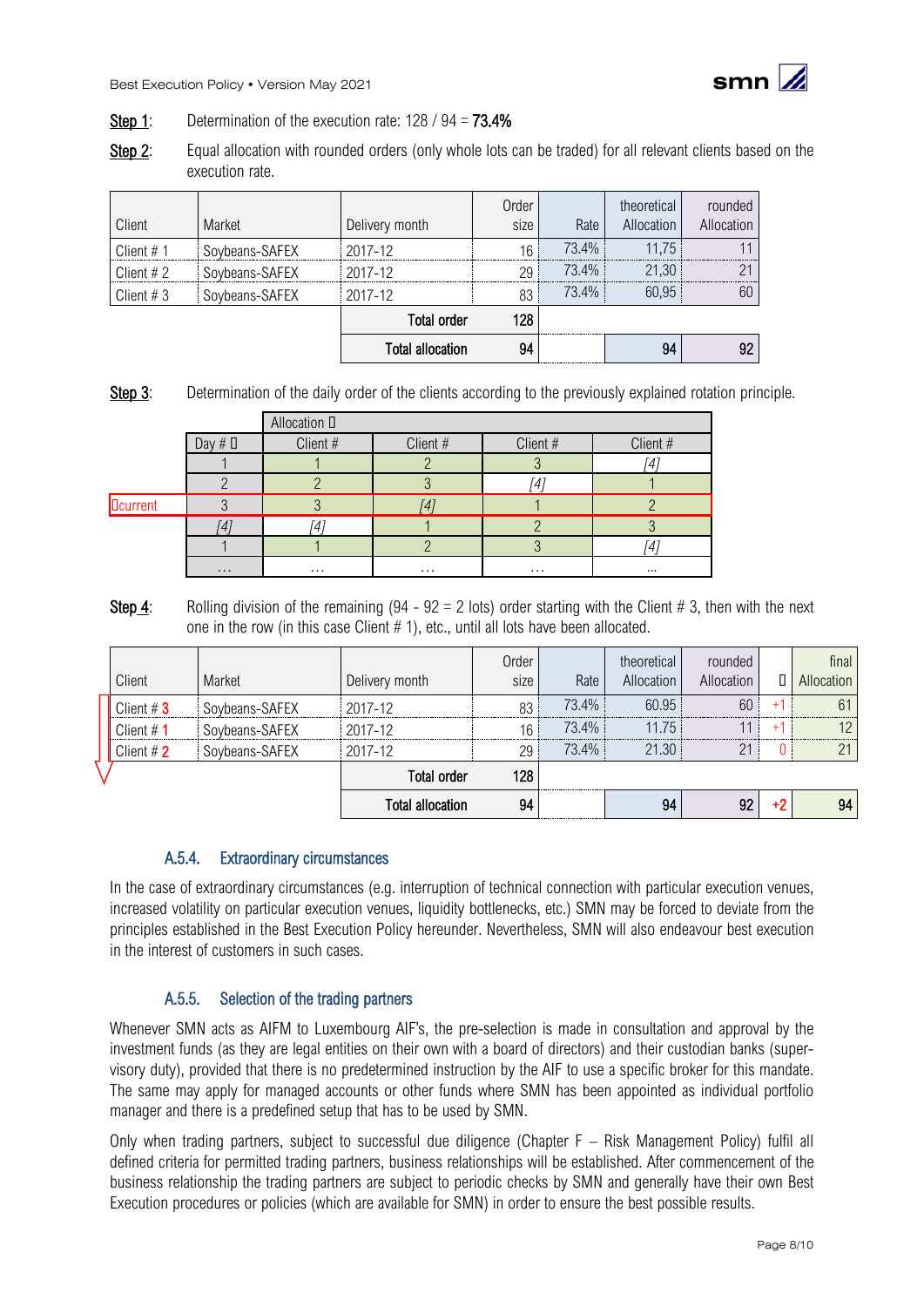

When selecting the trading partners (brokers), it should also be noted that the investable universe cannot be modified at will as a result of portfolio analytical restrictions (e.g. daily trading volume, availability) as well as other regulations (e.g. prospectus subject to authorization). In addition, the necessary technical connection between the custodian bank and the broker of the investment fund makes it impossible for SMN to serve any broker because of the supervisory requirements of the custodian bank in regard to the investment fund.

For specific transactions, the respective trading partner is selected from the broker list (Annex 1), considering the implementation criteria (chapter A.5.1) in order to achieve the best possible result.

## <span id="page-8-0"></span>A.6. PERIODIC CHECKS

SMN checks its procedures on a periodic basis in order to achieve the best possible result for investors. In this regard, especially the quality of execution by the selected trading partner is checked (costs, speed and probability of execution). Identified weak points are dealt with and eliminated as early as possible. The Best Execution Policy is checked in particular with regard to being updated and efficient, at least once each year as well as upon significant changes. If required, the Best Execution Policy will be adapted.